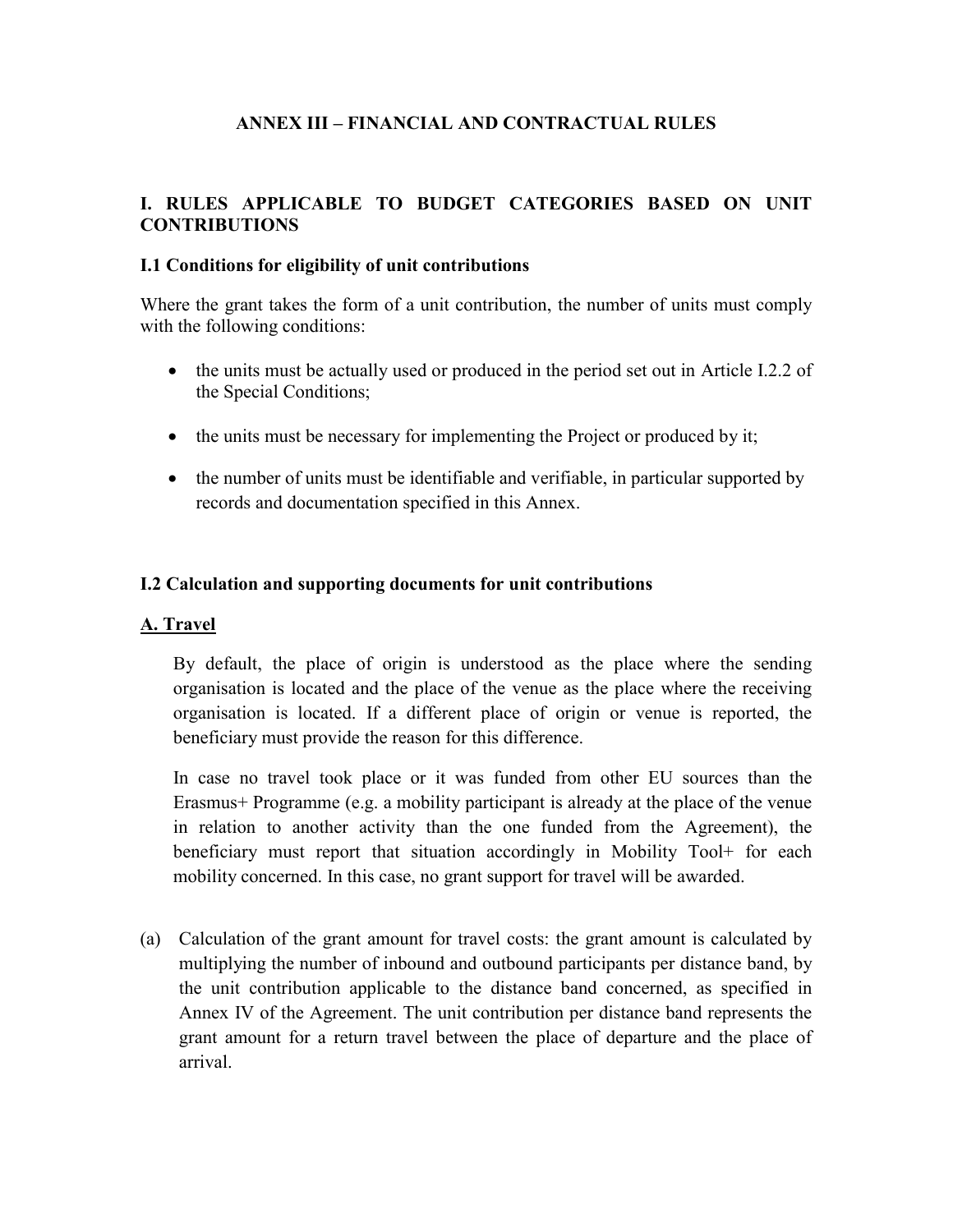For the establishment of the distance band applicable, the beneficiary must indicate the distance of a one-way travel using the on-line distance calculator available on the Commission's website at:

[http://ec.europa.eu/programmes/erasmus-plus/tools/distance\\_en.htm.](http://ec.europa.eu/programmes/erasmus-plus/tools/distance_en.htm)

The beneficiary will calculate in Mobility Tool+ the grant amounts for travel based on the applicable unit contribution rates.

- (b) Triggering event: the event that conditions the entitlement to the grant is that the participant has actually undertaken the activity.
- (c.1) Supporting documents for staff: For travel taking place between the sending organisation and the receiving organisation: proof of attendance of the activity abroad in the form of a declaration signed by the receiving organisation specifying the name of the participant, the purpose of the activity abroad, as well as its starting and end date.
- (c.2) Supporting documents for students: Documentary evidence issued by the receiving organisation and specifying:
	- the name of the student,
	- the start and end date of the mobility activity abroad in the following format:
		- Transcript of Records (or statement attached to it) in the case of mobility for studies
		- Traineeship Certificate (or statement attached to it) in the case of mobility for traineeships

### **B. Individual support**

(a.1) Calculation of the grant amount for students: the grant amount is calculated by multiplying the number of days/months per student, by the unit contribution applicable per day/month for the receiving country concerned as specified in Annex IV of the Agreement. In the case of incomplete months for long-term mobilities, the grant amount is calculated by multiplying the number of days in the incomplete month by 1/30 of the unit contribution per month.

In the case of higher education student mobility, start and end dates will be counted as follows:

• The start date should be the first day that the student needs to be present at the receiving organisation (first course/first day at work/first day of welcoming event or language and intercultural courses).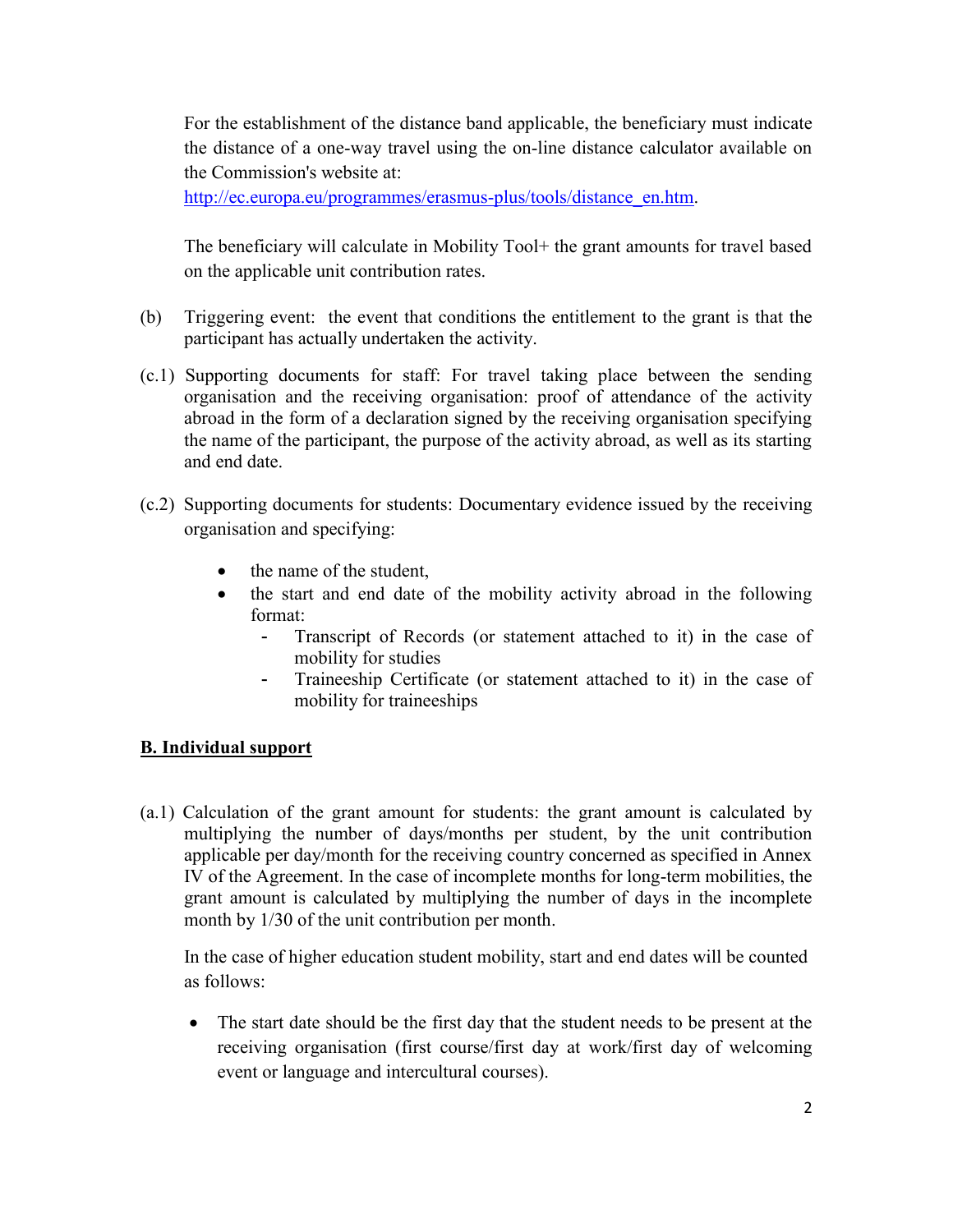- The end date should be the last day the student needs to be present at the receiving organisation (last day of the exam period/course/work/mandatory sitting period).
- (a.2) Calculation of the grant amount for staff: the grant amount is calculated by multiplying the number of days per participant by the unit contribution applicable per day for the receiving country concerned as specified in Annex IV of the Agreement.

One travel day before the activity and one travel day following the activity can be included for the calculation of individual support if relevant.

Changes in the period of stay for students and staff:

- If the expected period of stay is longer than the one indicated in the grant agreement, the beneficiary may:
	- Either amend the grant agreement during the mobility period abroad to take into account the longer duration, provided that the remaining grant amount allows it.
	- Or agree with the participant during the mobility period abroad that the additional number of days will be considered as a period of "zero-grant" (non-funded duration).
	- The grant amount cannot be increased after the mobility is finished.
- If the confirmed period of stay is longer than the one indicated in the grant agreement, the additional days are to be considered a period of "zero-grant".
- For student mobility: Without prejudice of the respect of the minimum eligible duration, if the confirmed period of stay is shorter than the one indicated in the grant agreement, the beneficiary will act as follows:
	- If the difference between the confirmed period and the one indicated in the grant agreement is more than 5 days, the beneficiary must update this in Mobility Tool+ by indicating the confirmed period (i.e. the start date and end dates notified in the Transcript of Records or Traineeship Certificate) and the grant will be recalculated.
	- On the contrary, if the difference is 5 days or less, the beneficiary must maintain in Mobility Tool+ the period indicated in the grant agreement (i.e. the grant is not recalculated).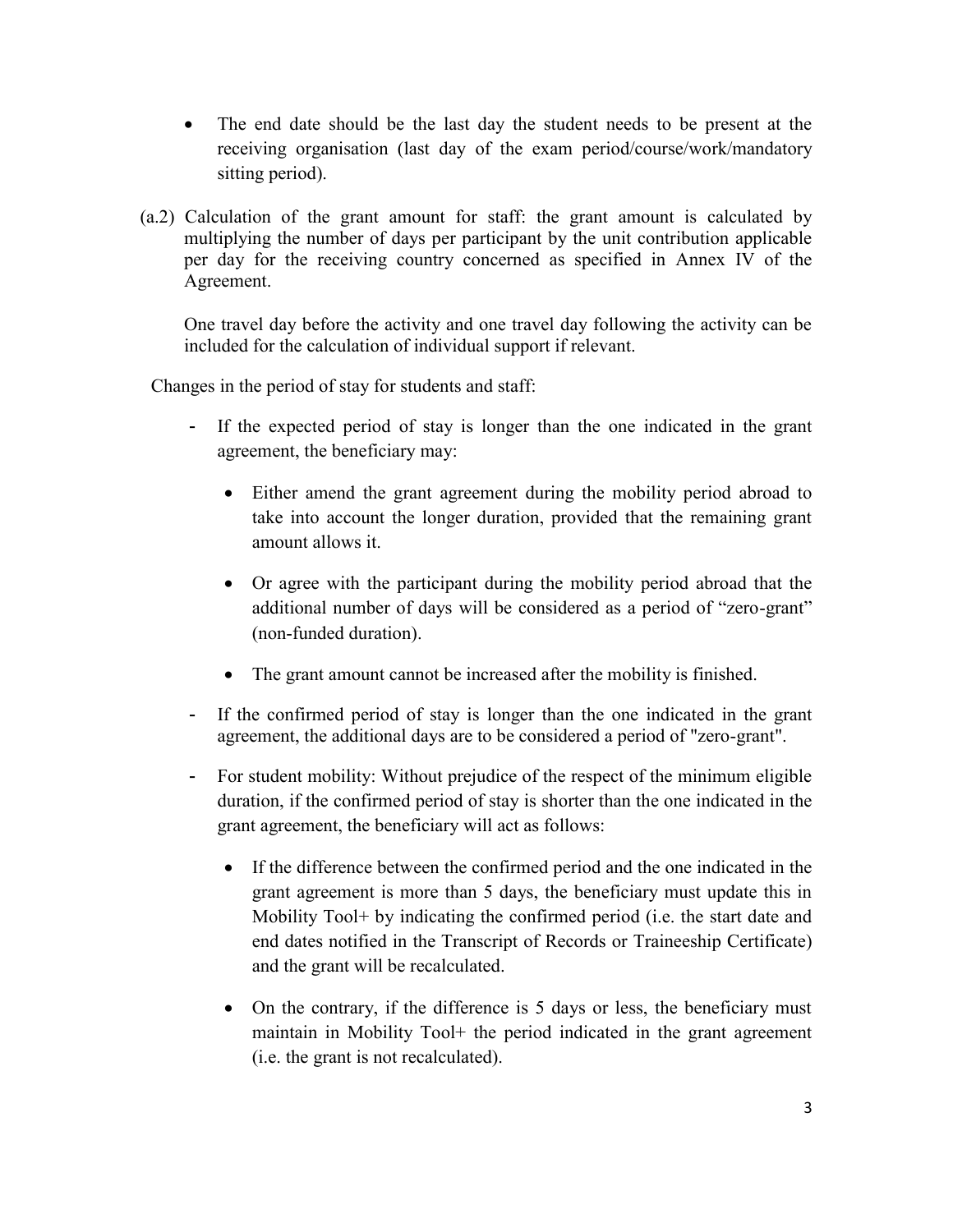- In case of an interruption during the stay, the period of interruption will not be counted when calculating the individual support grant.
- In case of termination by the participant of the agreement with the beneficiary due to "force majeure", the participant must be entitled to receive the amount of the grant corresponding at least to the actual duration of the mobility period. Any remaining funds must be refunded, except if agreed differently with the beneficiary.
- In case of suspension by the participant of the grant agreement with the beneficiary due to "force majeure", the participant must be allowed to continue the activities after the interruption, provided that the mobility end date does not exceed the final date of the mobility project. This should be reported in Mobility Tool+ as a single mobility with an interruption period.
- (b) Triggering event: the event that conditions the entitlement to the grant is that the participant has actually undertaken the activity abroad for the specified period.
- (c.1) Supporting documents for staff: proof of attendance of the activity abroad in the form of a declaration signed by the receiving organisation specifying the name of the participant, the purpose of the activity abroad, as well as its start and end date.
- (c.2) Supporting documents for students: Documentary evidence issued by the receiving organisation and specifying:
	- the name of the student,
	- the confirmed start and end date of the mobility activity abroad in the following format:
		- Transcript of Records (or statement (Certificate of Attendance) attached to it) in the case of mobility for studies.
		- Traineeship Certificate (or statement (Certificate of Attendance) attached to it) in the case of mobility for traineeships.
	- (d) Reporting:
		- Participants in the mobility activities must report on this activity via an on-line questionnaire providing their feedback in terms of factual information and their appreciation of the activity period abroad, as well as of its preparation and follow-up. Participants who fail to submit the report may be required to partially or fully reimburse the financial contribution received from Erasmus+ EU funds.

### **C. Organisational support**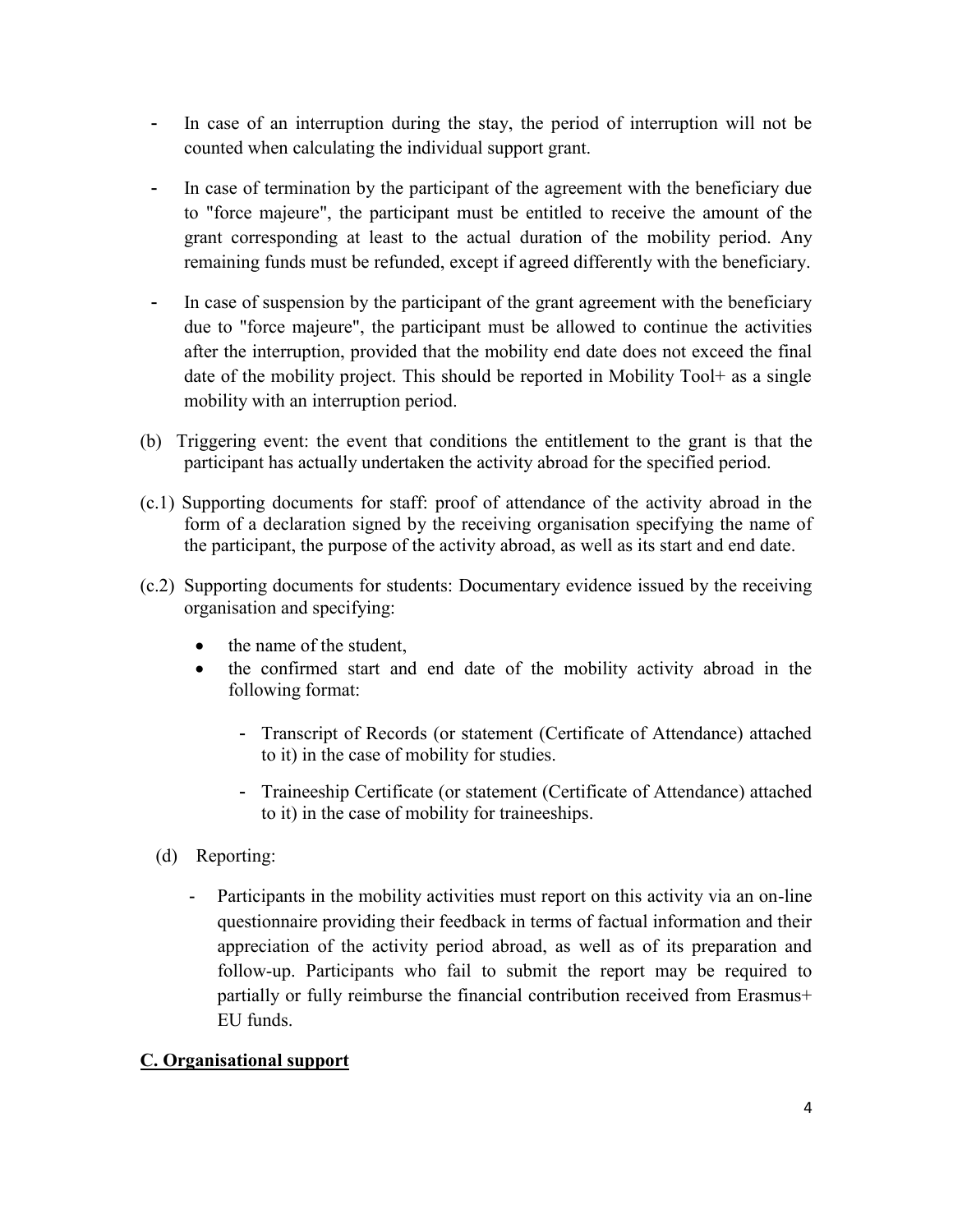- (a) Calculation of the grant amount: the grant amount is calculated by multiplying the total number of participations in mobility activities (i.e. regardless of whether the same participant will have undertaken one or more mobilities) by the unit contribution applicable as specified in Annex IV of the Agreement. The total number of participations considered for the calculation of organisational support includes the number of students and staff undertaking inbound and outbound mobility registered in Annex II. The beneficiary may request additional organisational support to the NA for participants with a zero-grant from Erasmus+ EU funds. The total number of persons considered for organisational support excludes persons accompanying participants at their activity abroad and additional mobilities that may be organised by transferring funds between budget categories.]
- (b) Triggering event: the event that conditions the entitlement to the grant is that the participant has actually undertaken the activity abroad.
- (c) Supporting documents: proof of attendance of the activity abroad as specified for "individual support" above.
- (d) Reporting:
- There is a margin of tolerance of 10%, meaning that if the total number of student and staff mobilities is less than 10% lower than the number of mobilities specified in Annex II of the Agreement, the organisational support grant must not be reduced.
- At final report stage, if the number of mobilities implemented is higher than the number specified in Annex II, the grant amount for organisational support will be limited to the maximum amount specified in Annex II.

### **II. RULES APPLICABLE FOR THE BUDGET CATEGORIES BASED ON REIMBURSEMENT OF ACTUAL INCURRED COSTS**

#### **II.1. Conditions for the reimbursement of actual costs**

Where the grant takes the form of a reimbursement of actual costs, the following conditions must apply:

- (a) they are incurred by the beneficiary;
- (b) they are incurred in the period set out in Article I.2.2.;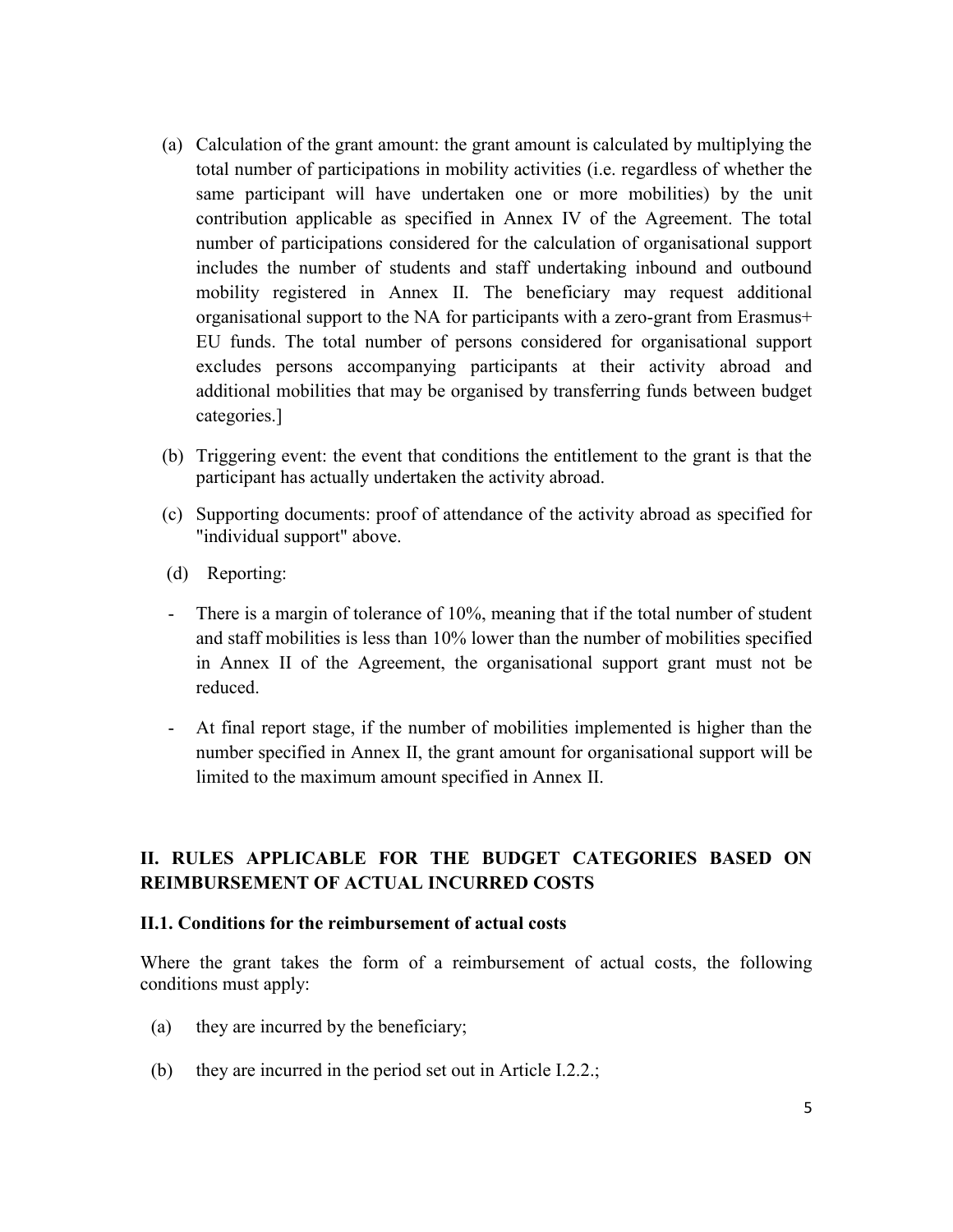- (c) they are indicated in the estimated budget set out in Annex II or eligible following budget transfers in accordance with Article I.3.3;
- (d) they are incurred in connection with the Project as described in Annex II and are necessary for its implementation;
- (e) they are identifiable and verifiable, in particular are recorded in the beneficiary's accounting records and determined according to the applicable accounting standards of the country where the beneficiary is established and with the beneficiary's usual cost accounting practices;
- (f) they comply with the requirements of applicable tax and social legislation;
- (g) they are reasonable, justified, and comply with the principle of sound financial management, in particular regarding economy and efficiency;
- (h) they are not covered by a unit contribution as specified in Section I of this Annex.

#### **II.2. Calculation of actual cost**

#### **A. Special needs support**

- (a) Calculation of the grant amount: the grant is a reimbursement of up to 100% of the eligible costs actually incurred.
- (b) Eligible costs: costs directly related to participants with special needs and accompanying persons (including costs related to travel and subsistence, if justified and as long as a unit contribution for these participants is not requested through budget categories "travel" and "individual support" and that are additional to costs supported by a unit contribution as specified in Section I of this Annex.

Funds for special needs support, once the participants have been selected, may be made available in two ways. The beneficiary may either submit a funding request to the NA or do a budget transfer according to article I.3.3.

- (c) Supporting documents: invoices of the actual costs incurred, specifying the name and address of the body issuing the invoice, the amount and currency, and the date of the invoice.
- (d) Reporting:
	- The beneficiary must report in Mobility Tool+ whether additional grant support for special needs support was used for any of the participants with special needs.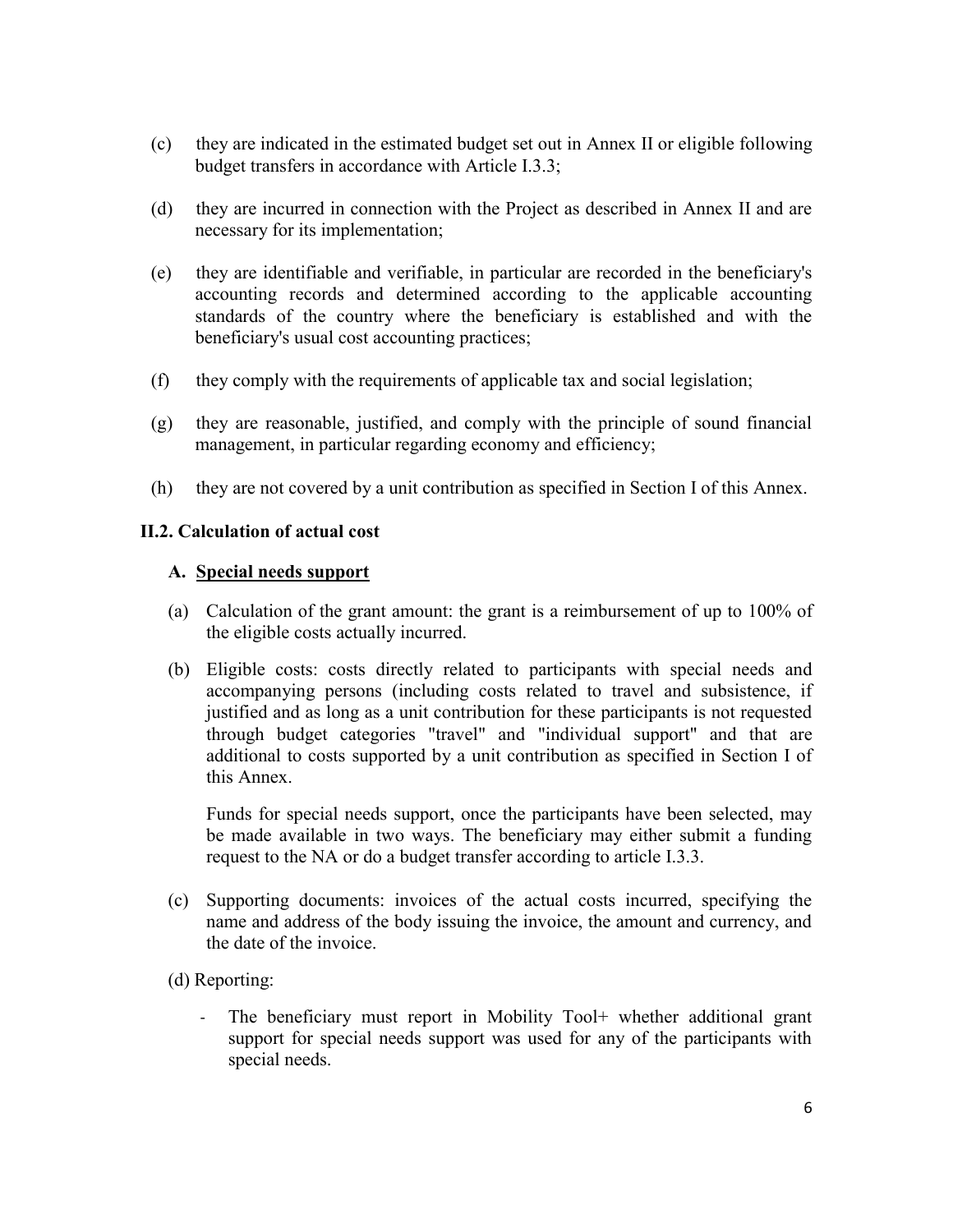- In such case, the beneficiary must report in Mobility Tool+ the type of additional expenses as well as the real amount of related additional costs incurred.

#### **III. CONDITIONS OF ELIGIBILITY OF PROJECT ACTIVITIES**

- a) The beneficiary must ensure that the activities of the project for which grant support was awarded are eligible in accordance with the rules set out in the Erasmus+ Programme Guide for each Key Action and each field.
- b) Activities undertaken that are not compliant with the rules set out in the Erasmus+ Programme Guide as complemented by the rules set out in this Annex must be declared ineligible by the NA and the grant amounts corresponding to the activities concerned must be reimbursed in full. The reimbursement must cover all budget categories for which a grant was awarded in relation to the activity that is declared ineligible.
- c) The eligible minimum duration of mobility activities specified in the Programme Guide is the minimum duration of the activity excluding time for travel.

# **IV. RULES AND CONDITIONS FOR GRANT REDUCTION FOR POOR, PARTIAL OR LATE IMPLEMENTATION**

- Poor, partial or late implementation of the Project may be established by the NA on the basis of the final report submitted by the beneficiary (including reports from individual participants taking part in the mobility activities).
- The NA may consider also information received from any other relevant source, proving that the Project is not implemented in accordance with the contractual provisions. Other sources of information may include monitoring visits, desk checks or on the spot checks undertaken by the NA.
- The final report will be assessed on the basis of quality criteria and scored on a total of maximum 100 points. If the final report scores below 50 points in total, the NA may reduce the final grant amount for organisational support on the basis of poor, partial or late implementation of the action even if all activities reported were eligible and actually took place.
- In the case of accredited organisations, if the NA considers that the implementation of the Project does not respect the quality commitment undertaken by the beneficiary, the NA may in addition or alternatively require the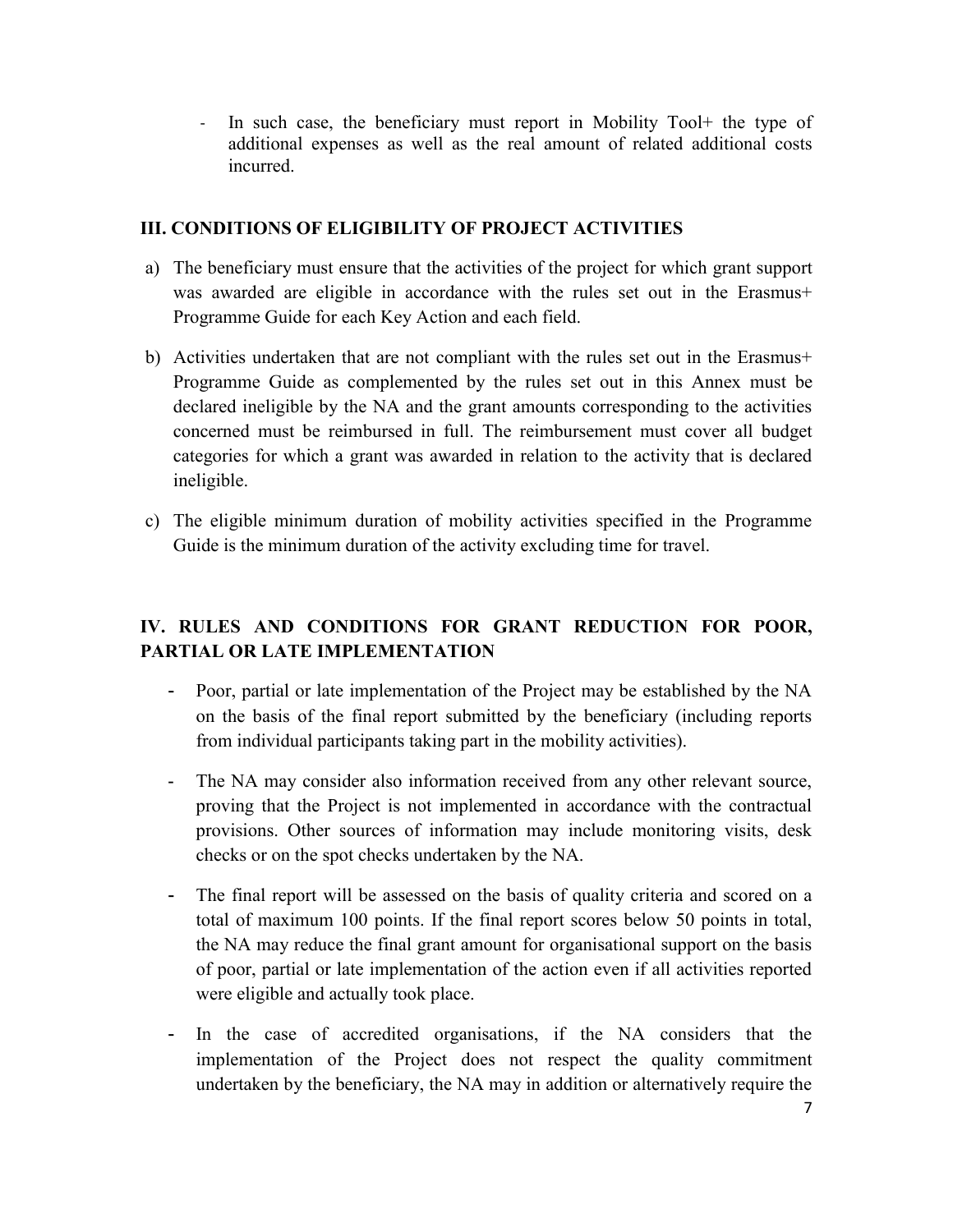beneficiary to develop and implement an action plan within an agreed timeframe to ensure respect of the applicable requirements. If the beneficiary does not implement the action plan in a satisfactory manner by the due date, the NA may recommend to the European Commission to withdraw the Erasmus Charter for Higher Education of the beneficiary.

The final report will be assessed in conjunction with the reports from the mobility participants, using a common set of quality criteria focusing on:

### For non-accredited organisations

- The extent to which the action was implemented in line with the approved grant application
- The quality of the learning outcomes and impact on participants
- The impact on the participating organisations
- The quality of the practical arrangements provided in support of the mobility, in terms of preparation, monitoring and support to participants during their mobility activity
- The quality arrangements for the recognition/validation of the learning outcomes of participants

### For accredited organisations:

- The extent to which the action was implemented in line with the grant agreement.
- The extent to which the action was implemented in respect of the quality and compliance requirements set out in the Erasmus Charter for Higher Education and in the applicable inter-institutional agreement(s).
- The extent to which the grant amounts due to mobility participants were transferred to them in accordance with the contractual provisions set out in the agreement between the beneficiary and the participant following the templates provided in Annex V of the Agreement.
- A grant reduction based on poor, partial or late implementation may be applied to the final amount of eligible expenses for organisational support and may be of:
	- 25% if the final report scores at least 40 points and below 50 points;
	- 50% if the final report scores at least 25 points and below 40 points;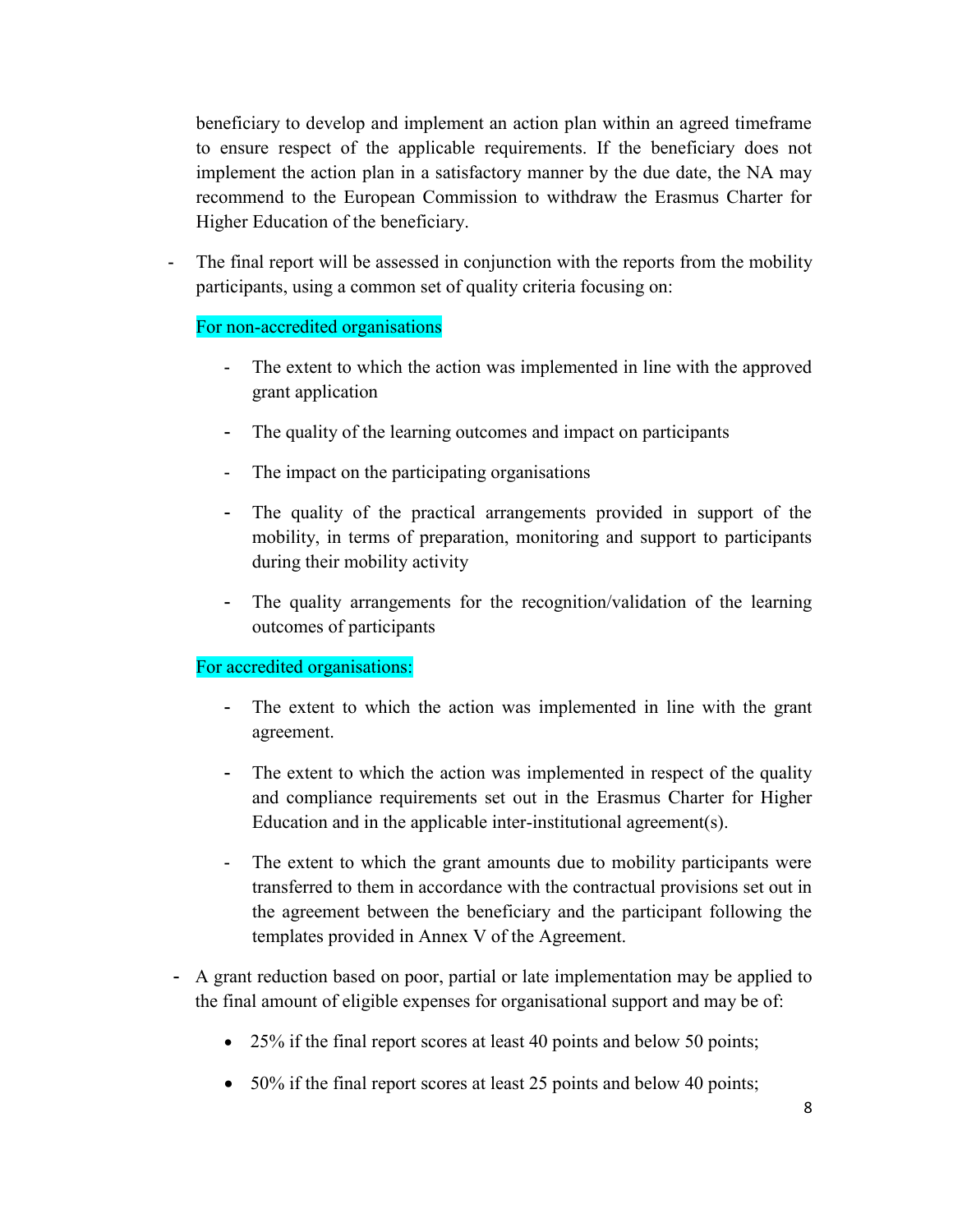75% if the final report scores below 25 points.

# **V. GRANT MODIFICATIONS**

- (a) Grant modification due to redistribution of funds or additional funds being available
	- In the framework of redistribution of funds or in the event of additional funds becoming available to the NA for (re)allocation to beneficiary institutions, the total maximum grant amount indicated in Article I.3.1 may be increased in accordance with the following conditions:

 The beneficiary has not been awarded the full grant requested under the main selection round due to the high demand and limited budget;

 Mobilities with that Partner Country had already been requested in the application and had passed the initial quality assessment

 On the basis of the information in the ad hoc interim report and data registered in Mobility Tool+, the realisation level of mobilities granted initially is in line with the Grant Agreement.

- When the interim report shows a lower number or shorter duration of mobility activities indicating that the Beneficiary will not be able to use fully the awarded grant, the total maximum grant amount indicated in Article I.3.1 may be decreased upon agreement of the Beneficiary.
- The final grant amount awarded must not exceed the grant amount requested by the applicant in the initial grant application. The grant amount requested refers to the overall grant requested in the entire application, irrespective of the specific amounts requested per budget envelope.
- The final grant amount awarded in international credit mobility could exceptionally exceed the requested amount when the additional funds are requested to support participants with special needs.
- (b) Grant increase for special needs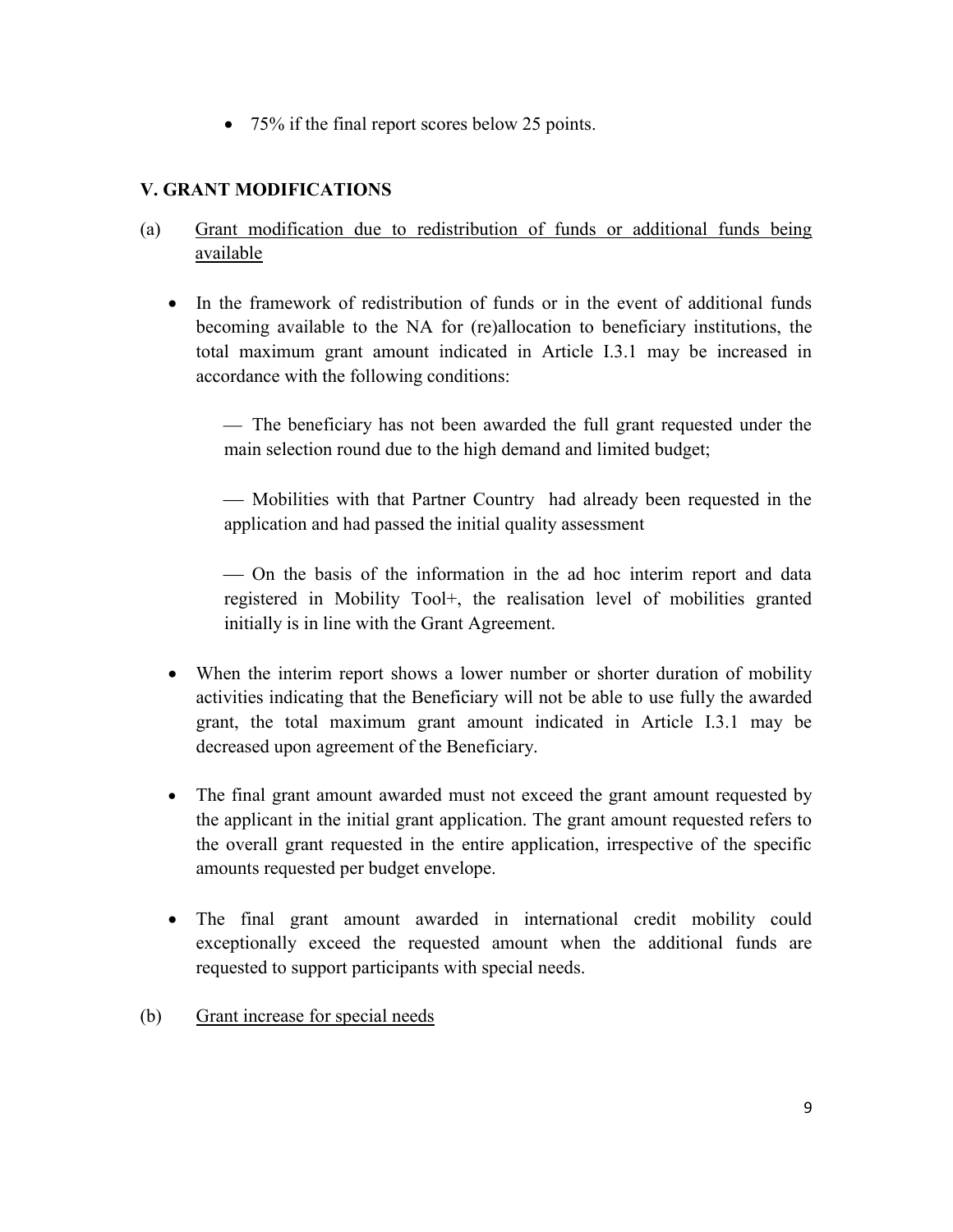- As there is no provision for requesting special needs support at application stage in the field of higher education, the beneficiary may apply for additional grant support once the participants have been selected. Such support may be provided by the NA for participants whose individual physical, mental or health-related situation is such that his/her participation in the mobility activity would not be possible without extra financial support.
- The final grant amount awarded in international credit mobility could exceptionally exceed the requested amount when these additional funds are requested to support participants with special needs.

### (c) Contractual modifications

• In accordance with Article II.13 of Annex I of the Agreement, any modification of the grant as set out in Sections V (a) and (b) above will take the form of an amendment to the Agreement.

# **VI. CHECKS OF GRANT BENEFICIARY AND PROVISION OF SUPPORTING DOCUMENTS**

In accordance with Article II.27 of the Annex I of the Agreement, the beneficiary may be subject to checks and audits in relation to the Agreement including both inbound and outbound mobility. Checks and audits aim at verifying whether the beneficiary managed the grant in respect of the rules set out in the Agreement, in order to establish the final grant amount to which the beneficiary is entitled.

A final report check must be performed for all projects. In addition, the project may be subject to further desk check or on-the-spot check if the project Agreement is included in the NA sample required by the European Commission or if the NA has selected it for a targeted check based on its risk assessment.

For final report check and desk check, the beneficiary must supply to the NA copies of supporting documents specified in the section I.2, unless the NA makes a request for originals to be delivered. The NA must return original supporting documents to the beneficiary upon its analysis thereof. If the beneficiary is legally not authorised to send original documents for final report or desk checks, the beneficiary concerned may send a copy of the supporting documents instead.

The beneficiary may be requested by the NA to provide for any type of check, additional supporting documents or evidence that are typically required for another type of check, as specified in article II.27 of the General Conditions.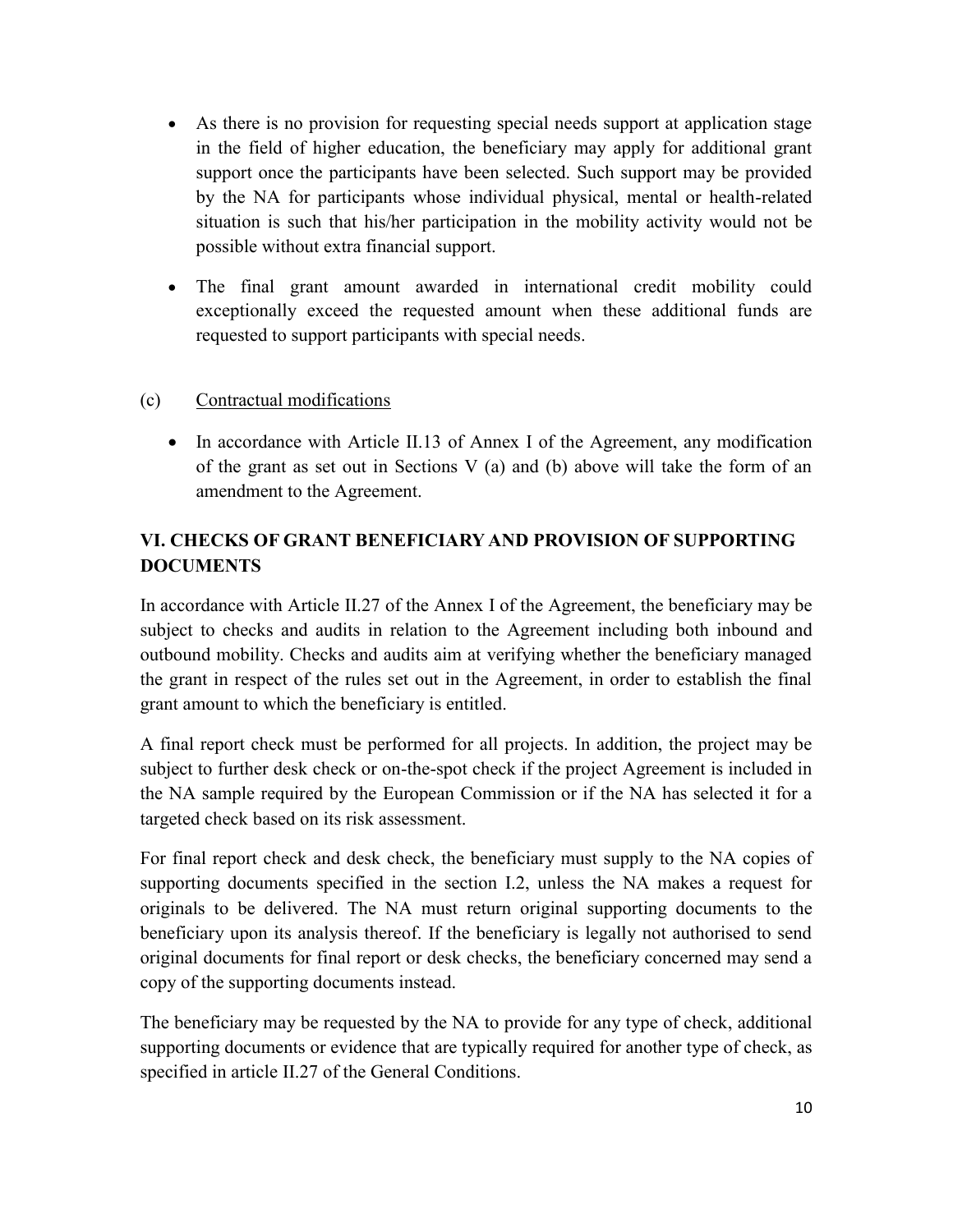The different checks must include the following:

# **a) Final report check**

The final report check is undertaken at final report stage at the NA premises in order to establish the final grant amount to which the beneficiary is entitled.

The beneficiary must submit to the National Agency a final report through Mobility Tool+ which will include the following information on grant expenditure:

- Unit contributions consumed for budget categories:
	- Travel
	- Individual support
	- Organisational support
- Actual costs incurred for budget category:
	- Special needs support
- Actual costs incurred and supporting documents specified in Section II of this Annex for budget category:
	- Exceptional costs

# **b) Desk check**

Desk check is an in-depth check of supporting documents at the NA premises that may be conducted at or after the final report stage.

Upon request, the beneficiary must submit to the National Agency the supporting documents for all budget categories.

# **c) On-the-spot checks**

On-the-spot checks are performed by the NA at the premises of the beneficiary or at any other relevant premise for the execution of the Project. During on-the-spot checks, the beneficiary must make available for review by the National Agency original supporting documentation for all budget categories.

There are three types of possible on-the-spot checks:

# - *On-the-spot check during project implementation*

This check is undertaken during the implementation of the Project in order for the National Agency to verify directly the reality and eligibility of all project activities and participants, and to establish compliance with the commitments undertaken as a result of the inter-institutional agreement (s);